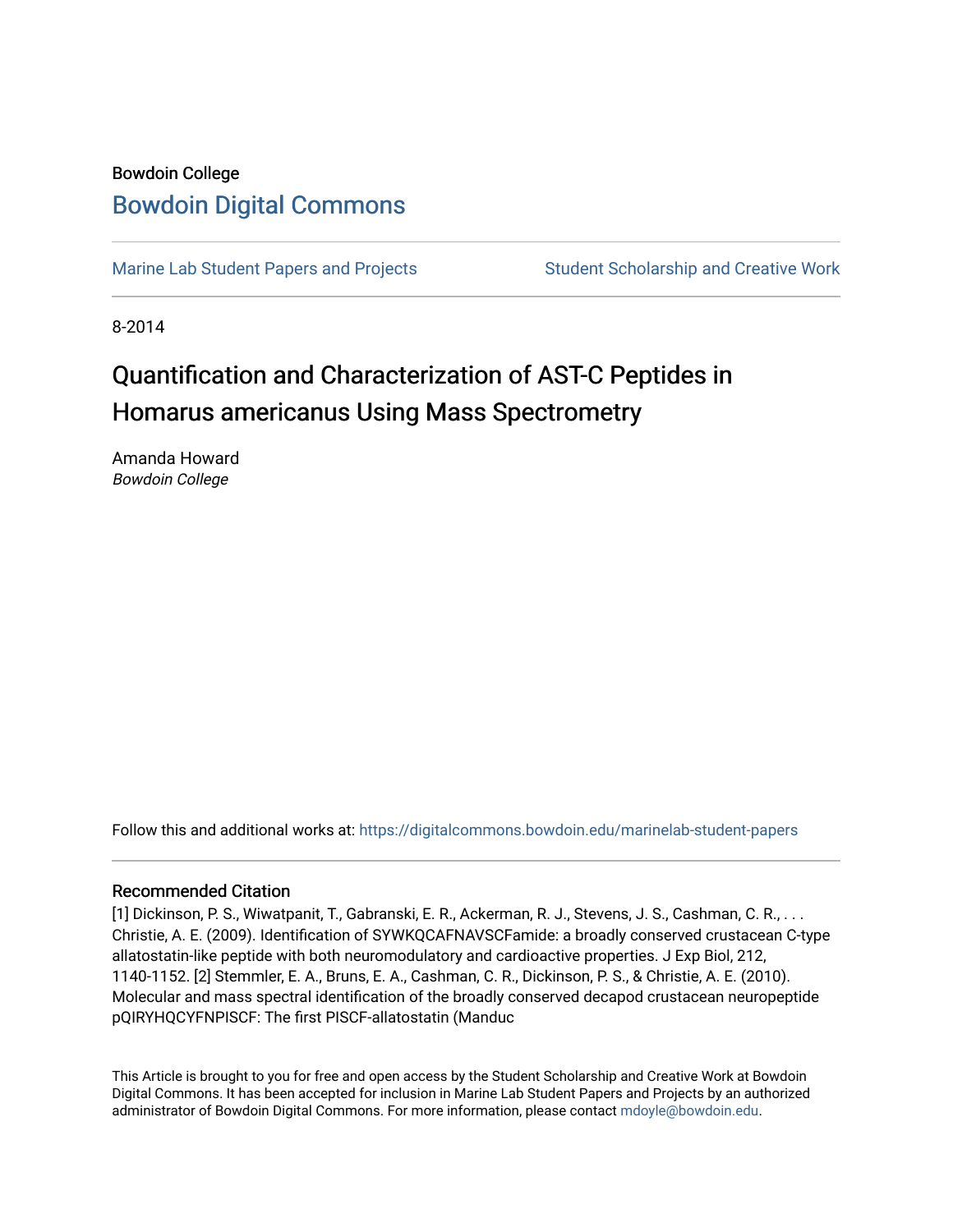#### **Quantification and Characterization of AST-C Peptides in** *Homarus americanus* **Using Mass Spectrometry**

#### **Amanda Howard, Class of 2015**

Neuropeptides are small signaling molecules found throughout the nervous system that are responsible for influencing animal behavior. They consist of short amino acid chains and interact with cell-membrane receptors in order to regulate behavioral responses (Fig. 1a). The American lobster, *Homarus americanus*, has proven to be a strong model organism in which to study such activity due to the simplicity of the system and the wealth of existing knowledge about the animal. One neuropeptide found in *H. americanus* is a C-type allatostatin (AST-C). Allatostatins are a family of neuropeptides originally identified in insects that inhibits juvenile hormone production. The *H. americanus* AST-C has a pyroglutamate blocked N-terminus and an unmodified C-terminus (Fig. 1b). In addition to AST-C, a different, yet structurally similar neuropeptide has been found in *H. americanus*. This peptide has an unmodified N-terminus and an amidated C-terminus (Fig. 1c). Both forms of AST-C (referred to as ASTC-real and ASTC-like) also have a disulfide bond between their two cysteine residues. In the lobster, both peptides influence cardiac muscle contraction patterns and have been found in various tissues throughout the nervous system [1, 2]. In order to establish the purpose of the observed post-translational modifications, this study aims to find whether these peptides exist in other forms in the lobster and to determine their relative and absolute concentrations.

Liquid chromatography-mass spectrometry (LC-MS) and tandem mass spectrometry (MS/MS) are often used in analytical chemistry to characterize complex samples and identify neuropeptides. First, sample components are separated by chromatography based on properties such as size and hydrophobicity. Using mass spectrometry (MS), peptides are protonated (positively charged) and their mass is determined from their measured mass-to-charge ratios. These peptides are lastly fragmented into many ions using MS/MS, which ultimately allows them to be sequenced in order to determine their identity. This summer, standards of the two AST-C peptides have been characterized by LC-MS/MS. The reduced forms of both peptides have been synthesized by chemically reducing the disulfide bond and were also analyzed by MS/MS. As expected, the structural stability provided by the disulfide bond prevented fragmentation during MS/MS analysis; that is, there was evidence of more fragmentation in the reduced forms than in the fully processed forms (Fig. 2). When looking for other forms of ASTC, these findings will facilitate the identification of the reduced forms in crustacean tissue.

To assess the accuracy of the detection method used, detection limits were assessed by analyzing sample matrices augmented with known amounts of peptide standards. The smallest amount of peptide detected from a single injection was 25 fmol (2.5 $\cdot$ 10<sup>-14</sup> mol) peptide. There appeared to be a strongly linear relationship between the amount of ASTC-real injected and the instrument response (chromatographic peak area)  $(R^2=0.996, n=6)$ . However, the relationship between the amount of ASTC-like injected and the instrument response was less linear  $(R^2=0.802, n=5)$ , and the calibration slope was more shallow, indicating that this peptide is more difficult to detect. This is possibly because ASTC-real, unlike ASTClike, contains an arginine (R) and a histidine (H) residue, two basic amino acids susceptible to protonation. Therefore, it seems that ASTC-real is more easily protonated during the ionization process in MS analysis, causing it to be more readily detected.

Lastly, ASTC-real has been identified in the pericardial organ (PO), a tissue responsible for delivering neuropeptides manufactured in the thoracic ganglion to the heart in order to control muscle contraction. ASTC-like is also believed to be present in the PO based on previous work in the Dickinson lab (E. Dickinson, unpublished data), but it is likely that it has not yet been detected in this study due to the detection limitations described above. To address these issues, more tissues will be pooled to increase the amount of peptide in each sample analyzed.

Currently, tissue extraction methods are being optimized to eliminate phospholipid contamination and to maximize detection sensitivity. Specifically, two separate extraction solvents as well as a chloroform delipidation procedure are being tested. Future goals include quantifying peptide levels by adding a known amount of internal standard to the samples and comparing instrument responses for ASTC and for internal standard. Additionally, known amounts of peptide standard will be brought through the extraction process to determine the amount of peptide loss throughout this procedure. During the upcoming academic year, this study will be continued as an Honor's project. Further research in these areas will ultimately help explain how neuropeptides interact to regulate behavior within the lobster and in more complex systems.